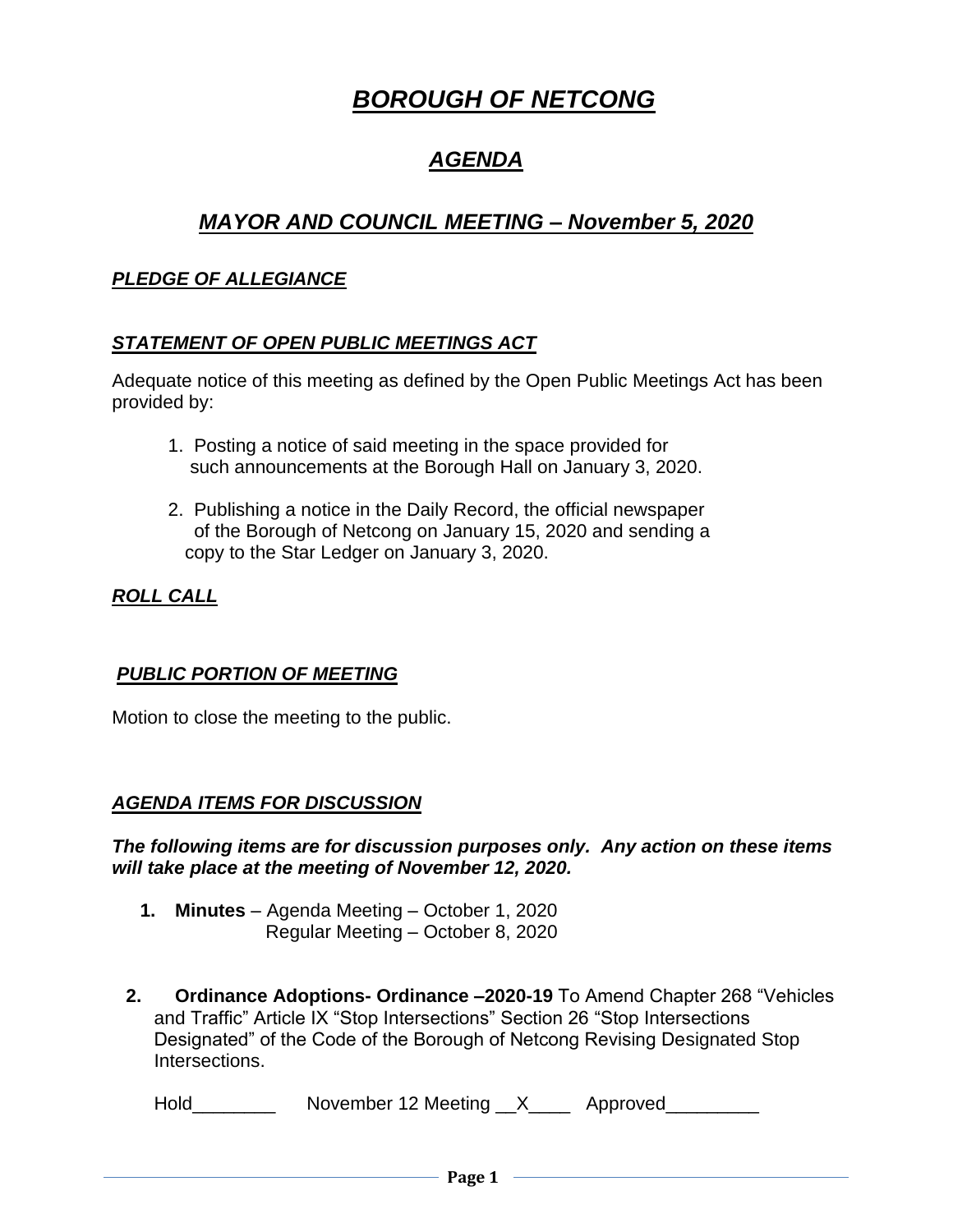- **3. Ordinance Adoptions- Ordinance 2020-21 –** To Amend and Supplement Chapter 194 "Land Development Procedures, Article VI "Site Plan Review" and Article VII "Subdivision of Land" of the Code of the Borough of Netcong Providing Requirement of Sidewalks as a Design Standard.
	- Hold Movember 12 Meeting X Approved
- **4. Ordinance Adoptions- Ordinance 2020-22** Amending Chapter 140, Construction Code, Uniform, Section 140-2, Fees of the Code of the Borough of Netcong, Morris County, New Jersey.

Hold\_\_\_\_\_\_\_\_\_\_\_\_\_\_ November 12 Meeting \_\_X\_\_\_\_\_\_ Approved\_\_\_\_\_\_\_\_\_\_\_\_\_\_\_\_\_\_\_\_\_\_\_

**5. Ordinance Adoptions- Ordinance 2020-23** Amendment to Shop Rite Redevelopment Plan

Hold\_\_\_\_\_\_\_\_\_\_\_\_ November 12 Meeting \_\_X\_\_\_\_\_ Approved\_\_\_\_\_\_\_\_\_

- **6. Correspondence –** None
- **7. Old Business –** None
- **8. New Business-** Solid Waste Bid / Recycling Collection
- **9. Resolution 2020-101-** To Renew Liquor License for Harris Holding LLC
- **10. Resolution 2020 –102-** To Hire Rose Figueroa as Janitor for the Borough of Netcong
- **11. Resolution 2020103** 2020 Holiday Schedule
- **12. Resolution 2020-104-** Hire Edward J. Williams as Alternate Crossing Guard
- **13. Resolution 2020-105-** North Jersey Municipal Employee Benefits Fund Resolution to Renew
- **14. Ordinance Introduction – Ordinance 2020-24-** AN ORDINANCE TO AMEND CHAPTER 194, "LAND DEVELOPMENT PROCEDURES", ARTICLE XIV "AFFORDABLE HOUSING" OF THE CODE OF THE BOROUGH OF NETCONG TO PROVIDE FOR ANNUAL ADJUSTMENT TO INCOME ELIGIBILITY AND MAXIMUM RENTAL AND SALE PRICES FOR AFFORDABLE UNITS

Hold\_\_\_\_\_\_\_\_\_\_\_ November 12 Meeting \_\_X\_\_\_\_\_ Approved\_\_\_\_\_\_\_\_\_